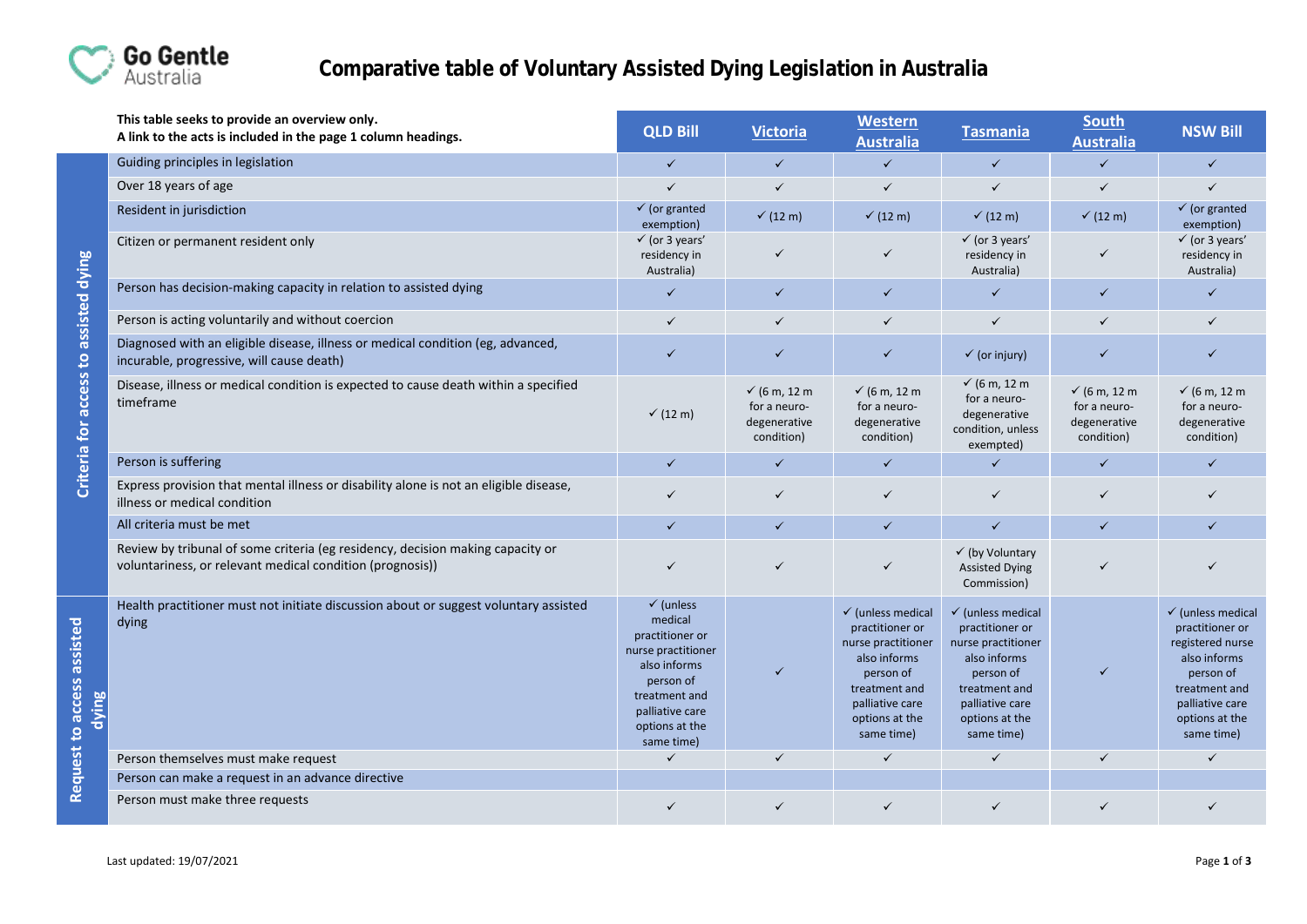

|                                                    | This table seeks to provide an overview only.<br>A link to the acts is included in the page 1 column headings.                                                                                                      | <b>QLD Bill</b>                                            | <b>Victoria</b>                        | <b>Western</b><br><b>Australia</b>                         | <b>Tasmania</b>                                                     | <b>South</b><br><b>Australia</b>       | <b>NSW Bill</b>                                                     |
|----------------------------------------------------|---------------------------------------------------------------------------------------------------------------------------------------------------------------------------------------------------------------------|------------------------------------------------------------|----------------------------------------|------------------------------------------------------------|---------------------------------------------------------------------|----------------------------------------|---------------------------------------------------------------------|
|                                                    | One request must be in writing                                                                                                                                                                                      | $\checkmark$                                               | $\checkmark$                           | $\checkmark$                                               | $\checkmark$                                                        | $\checkmark$                           | $\checkmark$                                                        |
|                                                    | Two witnesses to written request                                                                                                                                                                                    |                                                            | $\checkmark$                           | $\checkmark$                                               | $\checkmark$ (or a<br>commissioner for<br>declarations)             |                                        |                                                                     |
|                                                    | Waiting period between first and final requests                                                                                                                                                                     | $\checkmark$ (unless likely to<br>die or lose<br>capacity) | $\checkmark$ (unless likely to<br>die) | $\checkmark$ (unless likely to<br>die or lose<br>capacity) | $\checkmark$ (unless likely to<br>die or lose<br>capacity)          | $\checkmark$ (unless likely to<br>die) | $\checkmark$ (unless likely to<br>die or lose<br>capacity)          |
|                                                    | Any interpreter must be independent and accredited                                                                                                                                                                  | ✓                                                          | $\checkmark$                           | $\checkmark$                                               | $\checkmark$                                                        | $\checkmark$                           | $\checkmark$                                                        |
|                                                    | Person may withdraw request at any time                                                                                                                                                                             | $\checkmark$                                               | $\checkmark$                           | $\checkmark$                                               |                                                                     | $\checkmark$                           | $\checkmark$                                                        |
| Entity participationn                              | "Facility" includes hospitals/non-residential health care, as well as retirement villages<br>and residential health care                                                                                            | $\checkmark$                                               |                                        |                                                            |                                                                     |                                        |                                                                     |
|                                                    | Facility must not hinder person's access to information about VAD                                                                                                                                                   | $\checkmark$                                               |                                        |                                                            |                                                                     |                                        |                                                                     |
|                                                    | Facility must allow residents reasonable access to or facilitate transfer for<br>assessments                                                                                                                        |                                                            |                                        |                                                            |                                                                     |                                        |                                                                     |
|                                                    | Facility may object to allowing assessments for non-residents (unless unreasonable,<br>causing harm or financial loss to patient, in which case access must be allowed or<br>transfer facilitated).                 |                                                            |                                        |                                                            |                                                                     |                                        | $\checkmark$ (hospitals not<br>required to allow<br>access)         |
|                                                    | Facility must allow residents administration of VAD substance                                                                                                                                                       | $\checkmark$                                               |                                        |                                                            |                                                                     |                                        | $\checkmark$                                                        |
|                                                    | Facility may object to allowing administration of substance for non-residents (unless<br>unreasonable, causing harm or financial loss to patient, in which case access must be<br>allowed or transfer facilitated). |                                                            |                                        |                                                            |                                                                     |                                        | $\checkmark$ (hospitals not<br>required to allow<br>administration) |
|                                                    | Facility must inform public of non-availability of VAD                                                                                                                                                              | $\checkmark$                                               |                                        |                                                            |                                                                     | $\checkmark$                           | $\checkmark$                                                        |
| Assessment for access<br>Ρğ<br>ξ<br>$\overline{c}$ | Assessment of criteria for access is carried out by medical practitioners                                                                                                                                           | $\checkmark$                                               | $\checkmark$                           | $\checkmark$                                               | $\checkmark$                                                        | $\checkmark$                           | $\checkmark$                                                        |
|                                                    | Two independent assessments by two medical practitioners                                                                                                                                                            | $\checkmark$                                               | $\checkmark$                           | $\checkmark$                                               |                                                                     |                                        |                                                                     |
|                                                    | Referral to another medical practitioner if eligibility cannot be determined (eg there is<br>uncertainty about the person's diagnosis or decision-making capacity)                                                  |                                                            | ✓                                      | $\checkmark$                                               | ✓                                                                   |                                        |                                                                     |
|                                                    | Person must be given particular information (eg about their diagnosis, options and the<br>taking of the substance)                                                                                                  | $\checkmark$                                               | $\checkmark$                           |                                                            | ✓                                                                   | $\checkmark$                           |                                                                     |
|                                                    | Assessments may be performed by audio-visual communication                                                                                                                                                          |                                                            |                                        |                                                            | $\checkmark$ (initial<br>information given<br>must be in<br>person) |                                        |                                                                     |
| Assess                                             | Meet minimum requirements about qualifications and experience                                                                                                                                                       | $\checkmark$                                               | $\checkmark$                           | $\checkmark$                                               | $\checkmark$                                                        | $\checkmark$                           |                                                                     |
|                                                    | Complete mandatory training before assessing person                                                                                                                                                                 | $\checkmark$                                               | $\checkmark$                           | $\checkmark$                                               | $\checkmark$                                                        | $\checkmark$                           |                                                                     |
|                                                    | Conscientious objection                                                                                                                                                                                             |                                                            | $\checkmark$                           |                                                            |                                                                     |                                        |                                                                     |